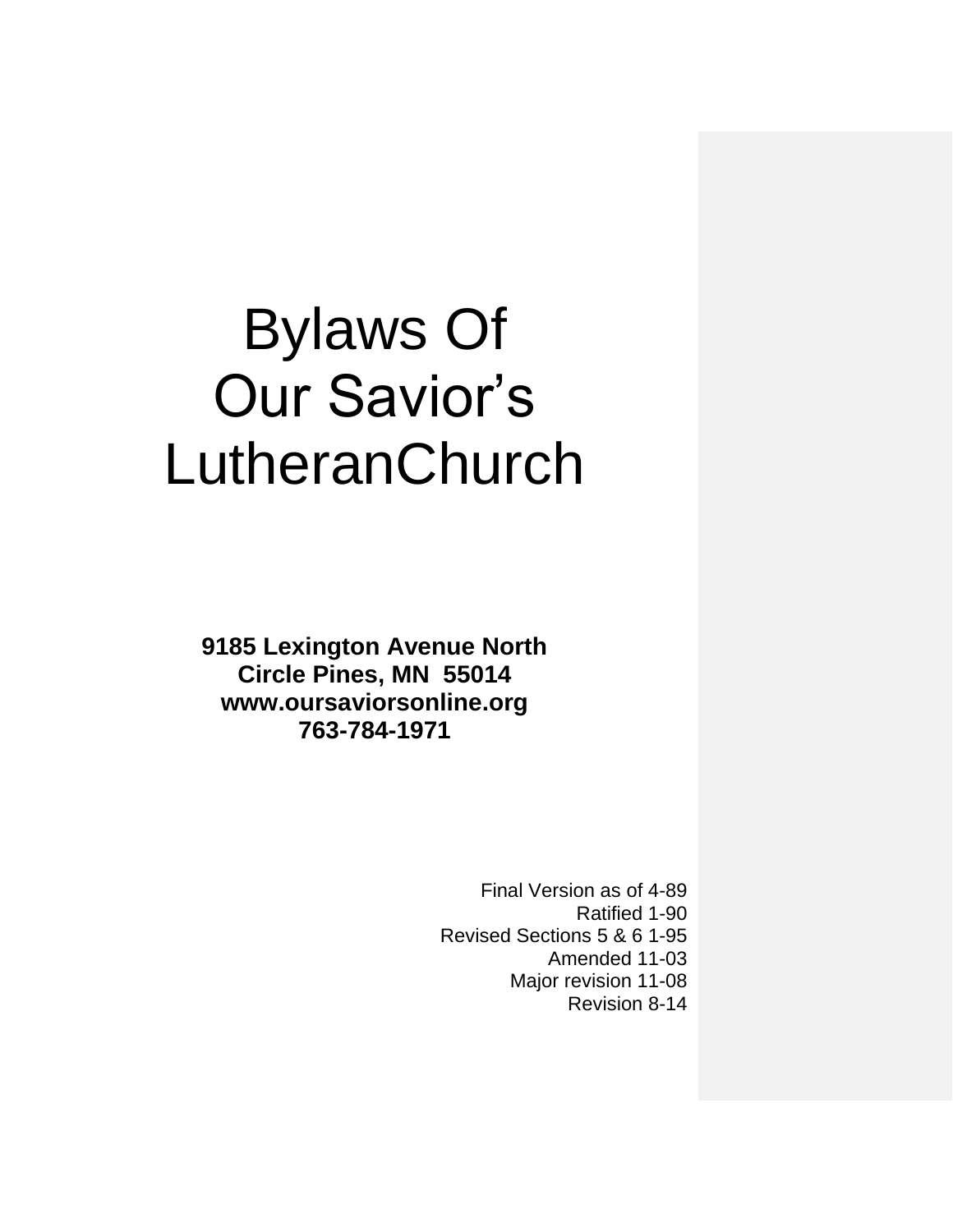## **1 COMMUNION PARTICIPATION**

- **1.01** Our Savior's Lutheran Church, hereinafter the "Congregation", invites all Christian believers to participate regularly in Holy Communion and would encourage training for those who have not yet received it.
- **1.02** Instruction for Holy Communion will normally be provided for persons in the fourth grade or as requested.
- **1.03** It shall be made known to prospective participants that the belief of this Congregation is:

Participation in the Lord's Supper is the reception of "the body and blood of our Lord Jesus Christ given with bread and wine, instituted by Christ himself for us to eat and drink."

We hold that a "person is well prepared and worthy who believes these words, given and shed for you for the remission of sins. But anyone who does not believe these words, or doubts them, is neither prepared nor worthy, for the words 'for you' require simply a believing heart."

# **2 MEMBERSHIP**

#### **2.01 Baptized Members**

- a) A person, upon receiving Baptism, becomes a baptized member.
- b) A child, neither of whose parents or guardians is a member of the Congregation, shall, upon receiving Baptism, become a baptized member of the Congregation unless for good reason the child is to be a baptized member of another congregation, in which case his/her membership shall be transferred to that congregation.
- c) A child baptized in another congregation shall be received as a baptized member in this Congregation when a letter of transfer has been received or when his/her family has been received as members of this Congregation.
- d) An unbaptized adult who has received instruction and has given evidence of understanding and acceptance of the teachings of the Word of God as confessed by the LutheranChurch, shall, upon confession of faith and Baptism, become a baptized member of the Congregation.
- e) When the parents of a baptized child are not members of the LutheranChurch, but desire to have their child within the pastoral care of the Congregation, the child may be received as a baptized member.

#### **2.02 Confirmed and Voting Members**

a) A baptized adult, not previously a confirmed member of a Lutheran congregation, shall become a confirmed and voting member of the Congregation after receiving instruction, giving evidence of understanding and acceptance of the teachings of the Word of God as confessed by the Lutheran Church, and publicly affirming his/her faith.

**Comment [TMD1]:** This is not presently being done nor has it been asked for by the congregation, staff, or Synod.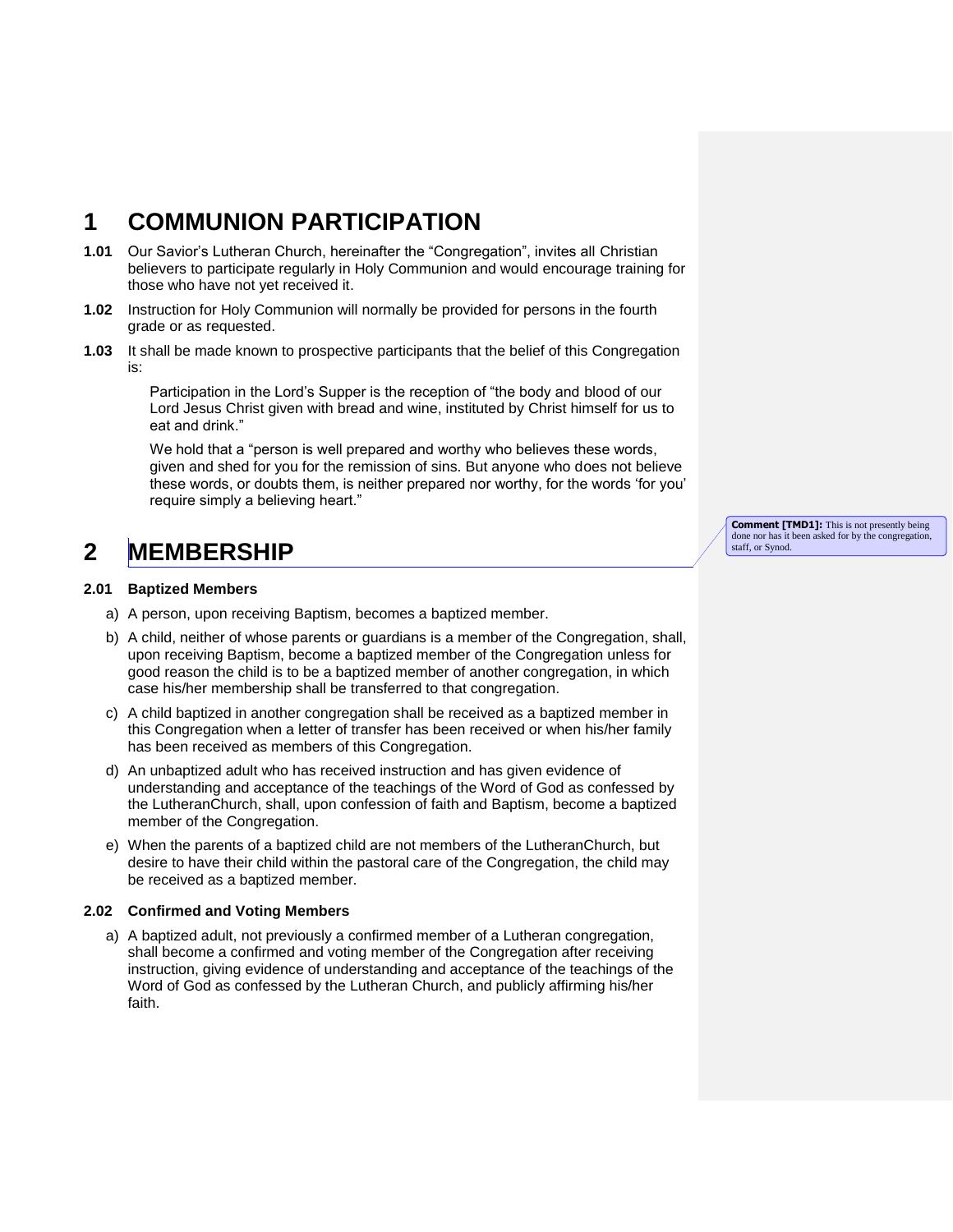- b) A baptized member of the Congregation shall become a confirmed member through the Affirmation of Baptism; except that an adult who has become a baptized member in accordance with the provisions of 2.01(d) of the Bylaws shall be considered a confirmed member without participation in the Affirmation of Baptism.
- c) An applicant for membership who presents a letter of transfer that certifies that he/she is a confirmed member in good standing of a Lutheran congregation shall become a confirmed member of this Congregation upon approval of the pastors. The acceptance of the applicant shall be reported to the Congregation.
- d) An applicant for membership who presents evidence of confirmation in a Lutheran congregation, but does not have a letter of transfer, shall be admitted to confirmed membership when the pastors have determined that he/she meets the standards of Christian faith and life indicated in the Constitution and Bylaws, and when the applicant has affirmed that faith before the Congregation.
- e) The Council shall determine the roster of confirmed and voting members of the Congregation in accordance with the provisions of the Constitution and Bylaws. The roster of voting members shall be available upon request at all regularly called meetings of the Congregation.
- f) Assuming the above specifics are in order, this Congregation welcomes all children of God irrespective of race, ethnicity, socio-economic background, sexual orientation or any other such distinction.

#### **2.03 Associate Members**

A person holding membership in another Lutheran congregation may become an associate member of this congregation with all the privileges and duties of membership except voting rights and eligibility for elected offices or membership on the Council of this congregation.

#### **2.04 Discontinuance of Membership**

- a) The Congregation shall, in the event of the departure of a member from the community it serves, encourage the member to request a transfer to a Lutheran congregation that can serve him/her effectively.
- b) A confirmed member in good standing desiring to change his/her membership to another Lutheran congregation shall, upon request, receive a letter of transfer.
- c) Members who have been dismissed, or who have resigned or transferred to other Lutheran congregations, or who are definitely known to have become members of other congregations without transfer, have thereby terminated their membership in this Congregation and have surrendered all membership rights but could return upon completion of the steps outlined in section 2.02d.
- d) A child, neither of whose parents or guardians is a member of the Congregation, may upon approval of the pastors be removed from the roster of baptized members if the child fails to participate in the life and worship of the Congregation.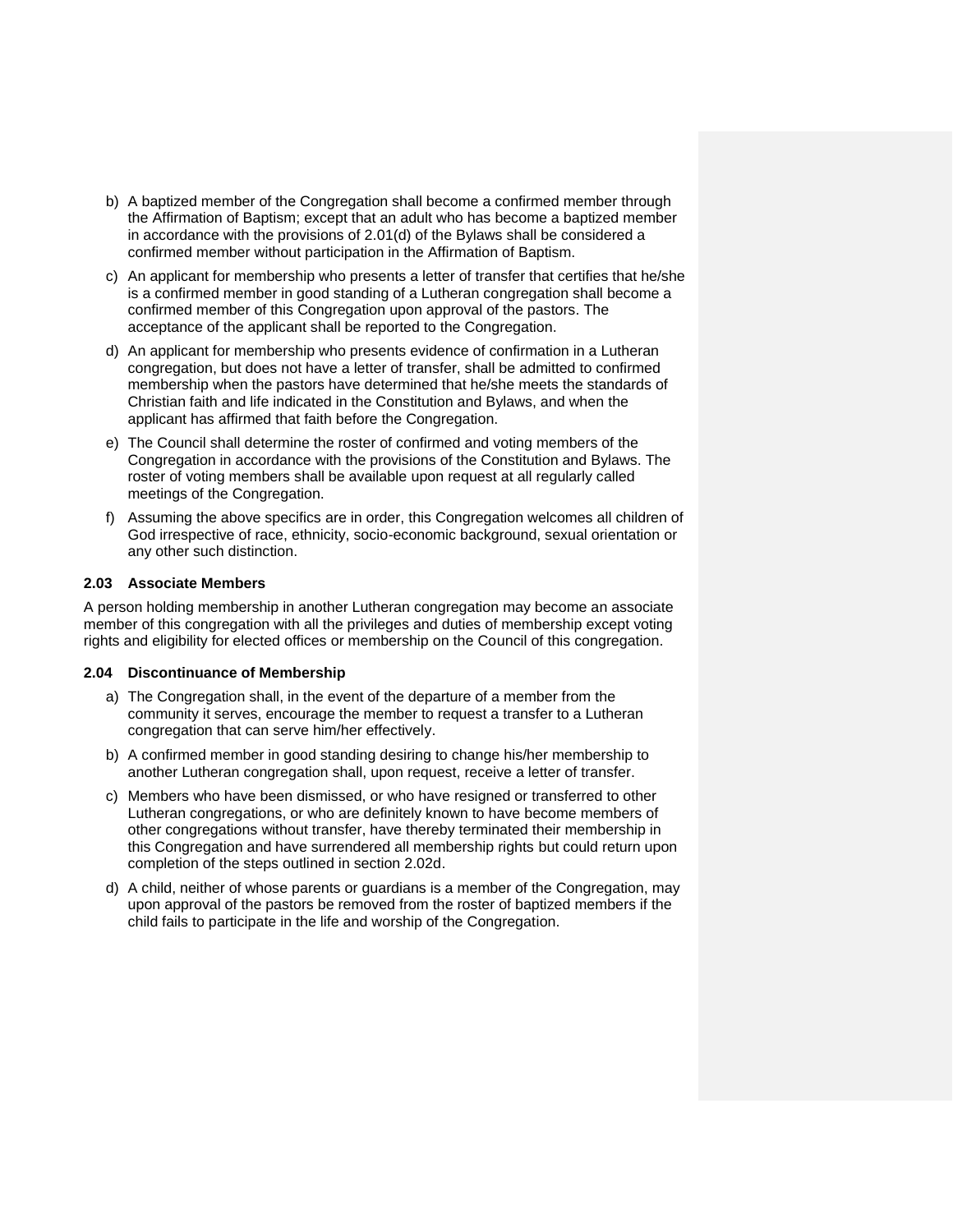## **3 THE PASTORAL CALL**

- **3.01** In the event of a vacancy in the position of pastor, the Nominating Committee shall nominate and the Congregation shall elect a Call Committee of not more than ten (10) voting members of the Congregation.
- **3.02** Before a call is issued, the Call Committee shall seek the advice and help of the Synod bishop.
- **3.03** When the Congregation has voted to call a pastor, it shall issue a Letter of Call to the pastor-elect signed by the President and the Secretary of the Congregation and attested to by the Bishop of the Synod.
- **3.04** A Call to a pastor shall normally be for an indefinite time.
- **3.05** When a pastor is called to serve in company with another pastor or pastors, the privileges and responsibilities of each pastor shall be specified in documents to accompany the Call and to be drafted in consultation involving the pastors and the Council. As occasion requires, the documents may be revised through a similar consultation.
- **3.06** If a pastor receives a Call to another ministry, the pastor shall consult the Council, or, if desired, the Congregation, before reaching a decision. The pastor shall announce a decision as quickly as possible, normally within three weeks. The pastor shall also notify the Bishop of the Synod of the decision. When a Call has been accepted, the pastor shall terminate his/her ministry as soon as feasible, normally within a month.

### **4 THE ANNUAL MEETING**

- **4.01** Announcement of the time and place of the annual meeting of the Congregation shall be made at two public services immediately preceding the meeting, said services to be at least a week apart, and in such publication as the Congregation or the pastor may periodically issue, including email; or by written notice to the voting members mailed at least ten (10) days in advance of the meeting.
- **4.02** The date of the Annual meeting shall occur prior to the next fiscal year allowing budget approval for that fiscal year.
- **4.03** The order of business at the annual meeting shall be:
	- a) Opening prayer.
	- b) Approval of the minutes of the previous meeting.
	- c) Written and/or oral reports of Pastor(s), Council, Treasurer, committees, and others.
	- d) Elections.
	- e) Approval of budget.
	- f) Unfinished business.
	- g) New business.
	- h) Closing prayer.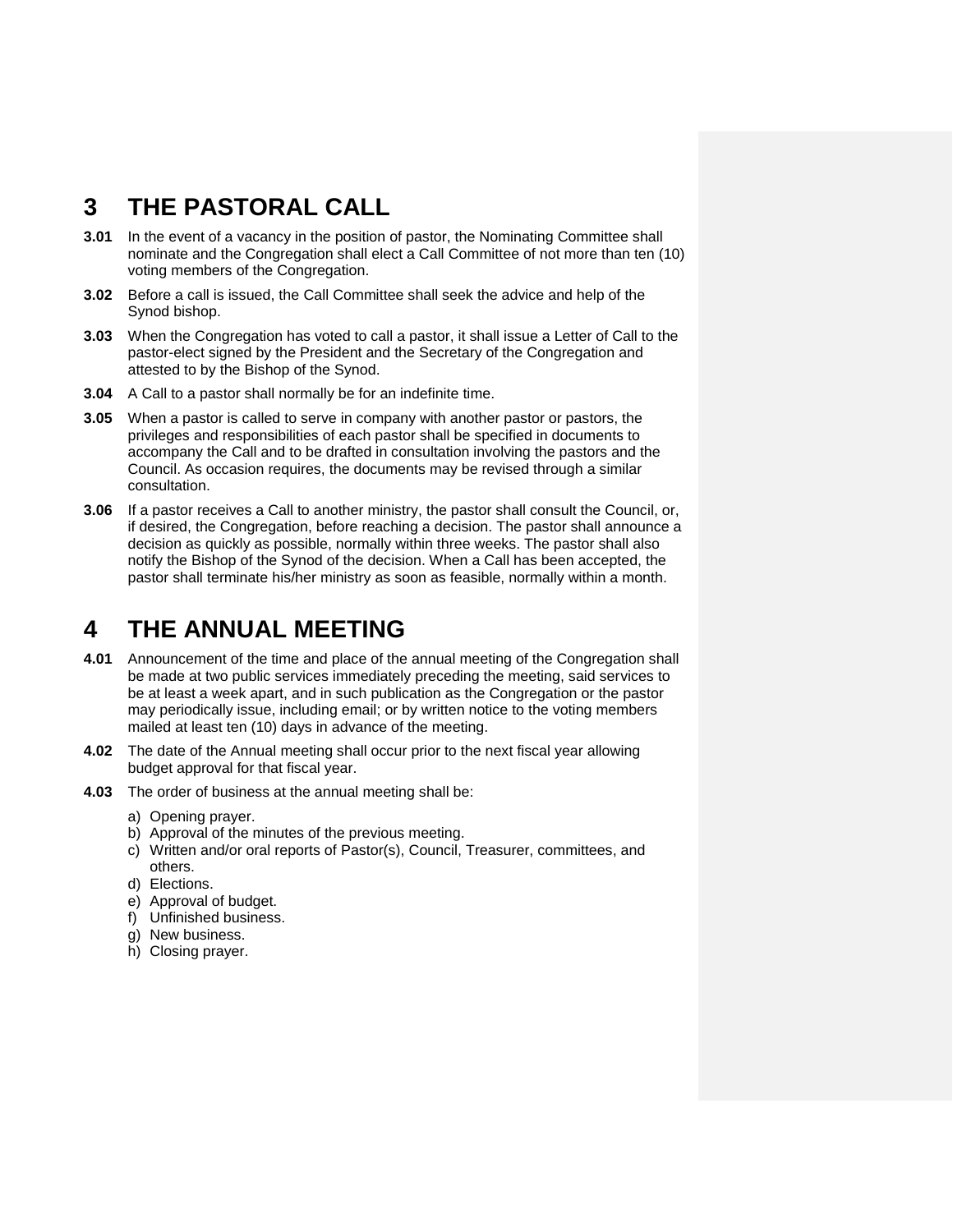- **4.04** In the following cases voting shall be by written ballot:
	- a) When there is more than one nominee per vacancy;
	- b) To adopt or amend the articles of incorporation, Constitution, or Bylaws of the Congregation;
	- c) To call a pastor or to request his/her resignation;
	- d) To remove a member from an elected position in the Congregation;
	- e) To sever membership in the EvangelicalLutheranChurch in America;
	- f) To dispose of, encumber, or purchase real property;
	- g) When requested by ten or more voting members present.
- **4.05** Except as otherwise provided in the Constitution and Bylaws, all matters shall be decided by the majority vote of those present and voting.
- **4.06** If more than one ballot is required in an election, a motion shall be in order to limit the balloting after the first ballot to the three (3) candidates receiving the highest number of votes on the first ballot; and after the second ballot to limit the balloting to the two (2) candidates receiving the highest number of votes.

# **5 THE PLANNING COUNCIL**

The members of the Congregation believe that we are "a people created by God in Christ, called and sent to bear witness to God's creative, redeeming, and sanctifying activity in the world." (Chapter 3.01, Constitution of Our Savior's Lutheran Church). We operate in a system that empowers the membership and involves strong leadership from the staff. This system is designed so that all decisions and activities shall be in keeping with the congregation's identity / purpose statement.

#### **5.01 The Planning Council (referenced in the Constitution as the Congregation Council)**

Council shall consist of nine (9) voting members and the pastoral staff as non-voting members, one of which shall be the Lead pastor.

The nine (9) voting members will each serve three (3) year terms. Three (3) new members will be elected each year at the Annual Meeting. Only the Treasurer will be elected to a specific Planning Council office. All other members will be at-large members. During the first council meeting following an Annual Meeting, the council will elect from within its members a President, Vice President, and Secretary.

The Council shall primarily be concerned with the mission of Our Savior's and recommend mission goals and objectives to the congregation.The Council will monitor the progress of Ministry Teams, task forces, etc. toward those goals and offer counsel.

#### **a) Eligibility:**

Any voting member of the Congregation, except pastoral or full-time lay staff and their immediate family members, may be nominated to serve as an officer or Council member.

A council member can be re-elected to a successive term. After two successive terms, the member must wait at least two (2) years before being elected to the council again.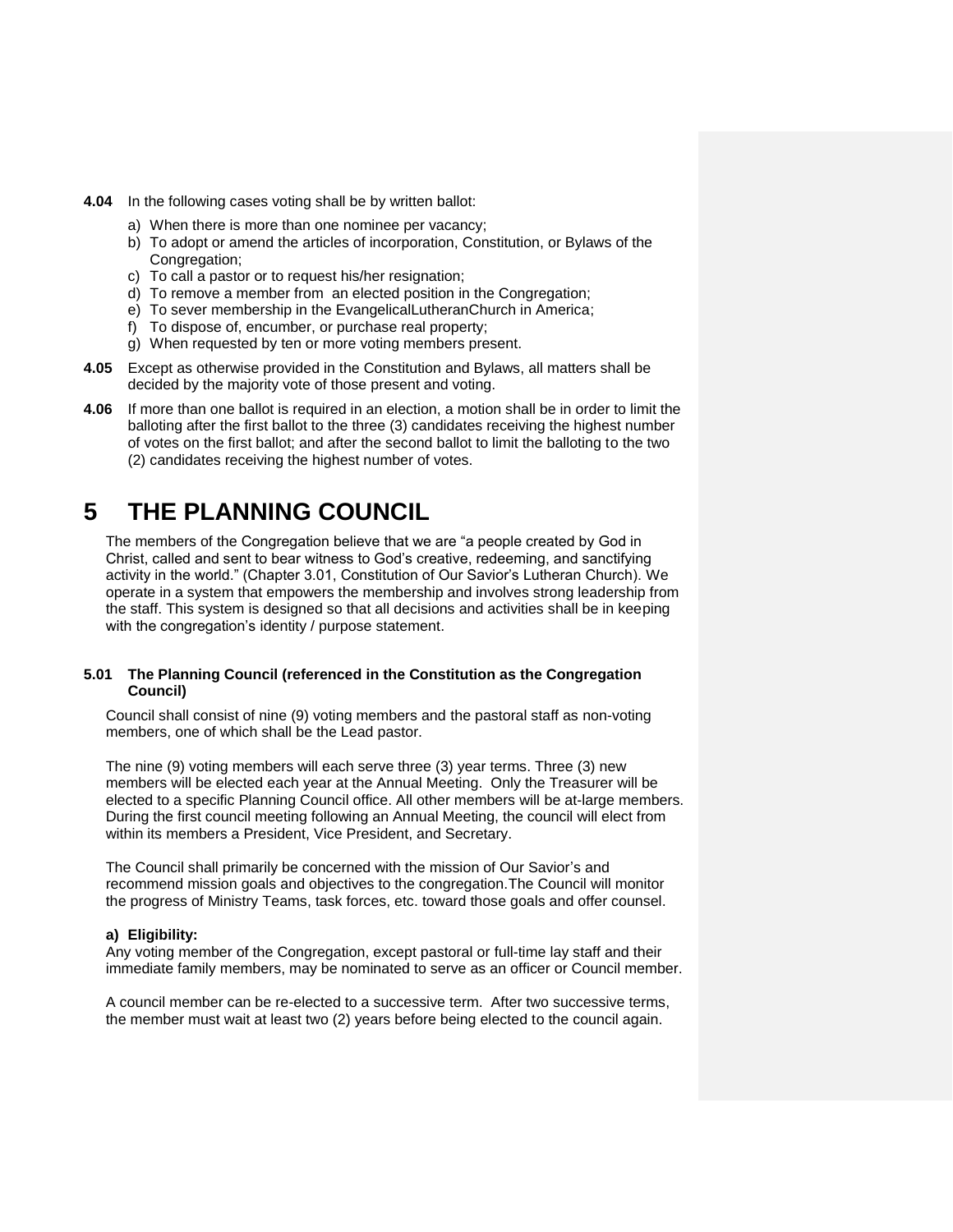#### **b) Term of Office:**

The Council shall be elected at the Annual Meeting of the Congregation according to paragraph 5.01.

#### **c) Vacancy:**

A member's place on the Council shall be declared vacant by a vote of the Council if the member:

- 1. Ceases to be a voting member of the Congregation.
- 2. Is absent from three (3) consecutive regular meetings of the council without cause, or
- 3. Resigns from a Council position.

If a vacancy occurs on the Council, the Council shall, by majority vote, fill the vacancy for the remaining portion of the term. An unexpired term shall not preclude the incumbent member from being elected to the number of terms as prescribed by 5.01.

#### **5.02 Officers**

#### **a) President**

The President shall prepare the agenda for, and preside over, the business meetings of the Congregation, and the Council. The President, as presiding officer, does count as one of the voting members of the Council as outlined in section 5.01 but shall have a vote only in case of a tie. The President also shall be a non-voting member of all Ministry Areas and organizations of the Congregation including the Call and Nominating Committees. The President shall provide signature on documents as required.

#### **b) Vice President**

The Vice-President shall assume the duties of the President during the absence or disqualification of the President, and shall assist the President in preparing the agenda for Council meetings and in carrying out the President's duties. The Vice-President shall attend the meetings of the Council as a voting member unless serving in the place of the President, when (s)he shall have a vote only in case of a tie.

#### **c) Secretary**

The Secretary shall be responsible for the minutes of the Congregation and Council business meetings and shall be a voting member of the Council. The Council meeting minutes shall be available for review to all members of the Congregation upon request at the church office. The Secretary shall, in cooperation with the Lead Pastor and church office staff, preserve the Congregation's archives at a secure location. The Secretary shall provide signature on documents as required.

#### **d) Treasurer**

The Treasurer shall review the disbursement of such funds in accordance with the approved budget and resolutions of the Congregation and shall be a voting member of the Council and a member of the financial review team.

#### **5.03 Meetings**

In addition to the provisions of the Constitution and general provisions above, the following shall govern the conduct of the Council meetings: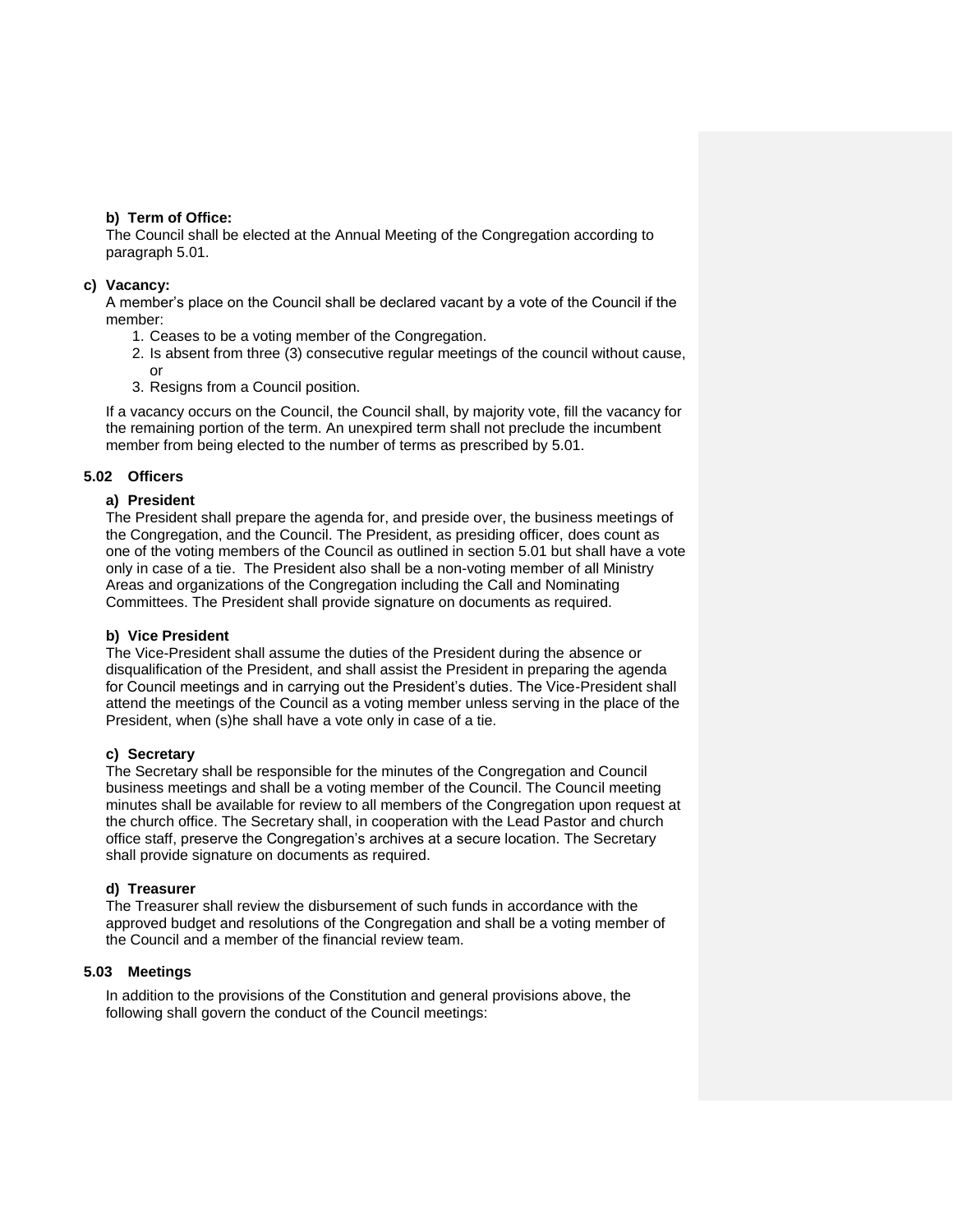- **a)** A quorum for any regular or special meeting shall be six (6) members and one (1) non-voting member.
- **b)** Business brought before the Council for approval must be approved by a majority of the voting members present in order to be considered passed.
- **c)** A special meeting of the Council may be called by the President, the LeadPastor, or by agreement of six (6) members of the council. Notice of such meeting shall be given to each Council member not less than five (5) days prior to the meeting and shall be announced at a public service if one is held during that period.
- **d)** The Council shall meet at least six (6) times per calendar year and shall be announced not less than seven (7) days prior to the meeting in the bulletin, parish newsletter, and/or email. Meetings shall be open to members and staff of the Congregation, who shall have the right to speak, but shall not have a vote.

#### **5.04 General Duties of Council**

The Council shall carry out the duties and responsibilities as provided in the Constitution with the major efforts being directed towards mission planning and implementation.

- **a)** Receive a financial review report from the Treasurer and determine if expenditures are within the priorities and spending authorizations set by the Congregation and Council.
- **b)** Set priorities for spending, including staff salaries, and communicate these priorities to the Director of Operations for preparation of the budget assuring that no less than 10% of general fund income be spent on benevolent causes.
- **c)** Assure that a financial audit is conducted per the Congregation's Financial Policy Manual.
- **d)** Exercise discipline in accordance with the provision of the Constitution and Bylaws.
- **e)** Have authority between meetings of the Congregation to ratify delegates to any group or meeting in which the Congregation is entitled to representation.
- **f)** The Council shall annually evaluate the lead pastor in light of his/her letter of call job description, and constitutional duties, and ensure that the pastoral and lay staff are evaluated by their supervisors.
- **g)** The Council shall review the bylaws, with input from the pastoral and lay staff, at least every three years, and recommend appropriate revisions if any.
- **h)** The Council shall prepare, evaluate and review plans to further the mission and vision of the Congregation.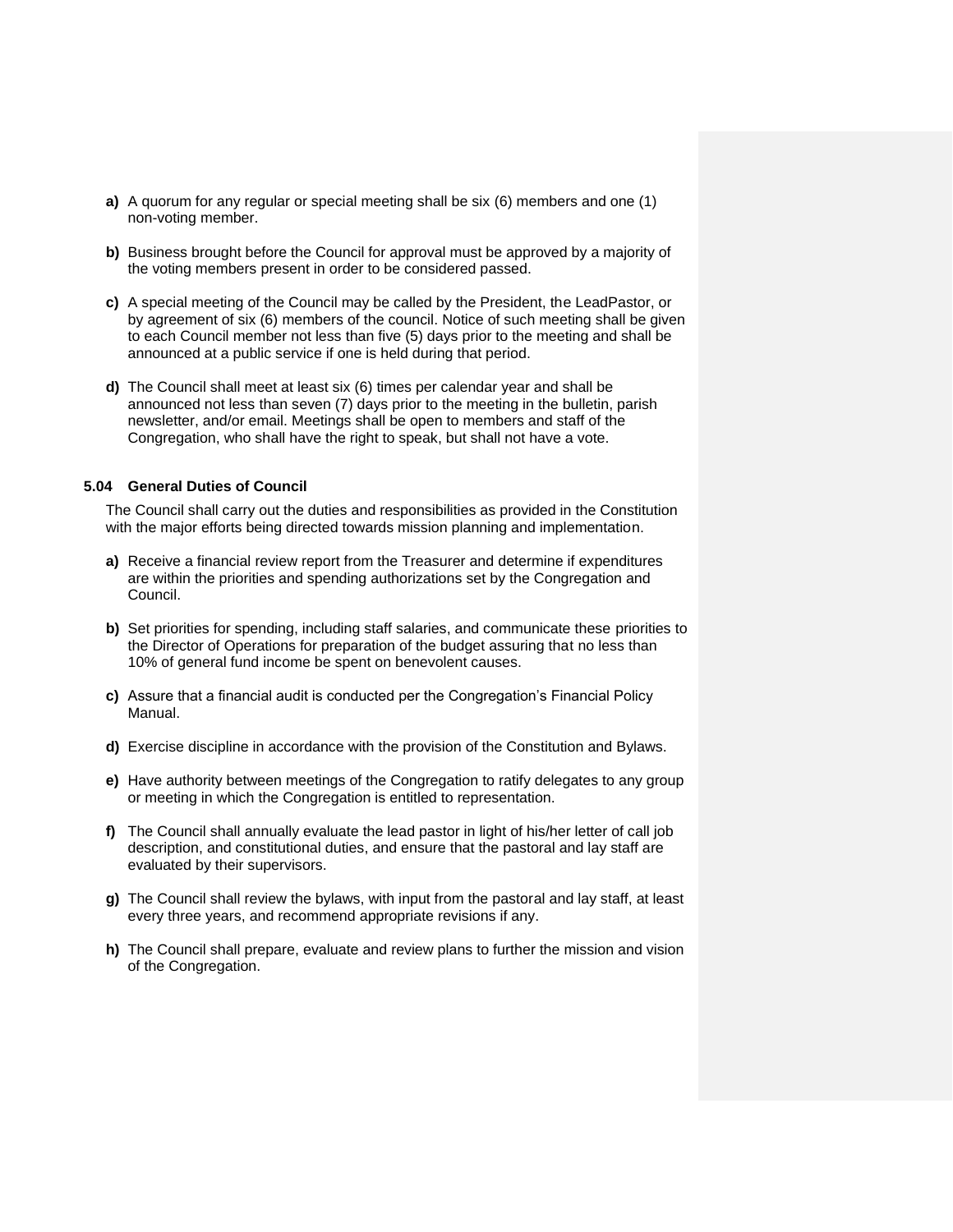#### **5.05 Ministry Teams**

- **a)** The Congregation shall have Ministry Teams which will function as committees or task forces within particular ministry areas. Suggestions include:
	- **i) Social Ministry** Develop and implement social ministry programs including advocacy for the poor and oppressed or neglected people in our society.
	- **ii) Evangelism** Oversee outreach to the community, contacting of visitors, and the integration of new members into the life of the congregation.
	- **iii) Global Ministry** Enhance awareness and involvement by all members of the congregation, including children, in global mission efforts, and focus attention on world hunger, peace, and justice issues around the world.
	- **iv) Stewardship** Shall assist the congregation in understanding the concept of biblical stewardship as commitment of and money for the furtherance of God's work in our world, and be responsible for the reception and follow up of financial commitments
	- **v) Worship, Music and the Arts** Responsible for the coordination of ushers, readers, greeters, all musicians and equipment, communion (preparation and servers) care of altar area, banners, and all worship supplies. Also works with pastors and Director of Music in discussing possible changes in or additions to worship.
	- **vi) Youth Ministry** Oversee youth ministry programs and goals for students from 6-  $12<sup>th</sup>$  grades. Serve in partnership with youth ministry staff, parents, and youth and raise awareness of the value of youth ministry within our congregation and community.
	- **vii)Children's Ministry** Responsible for overseeing educational programs for families with young children through  $5<sup>th</sup>$  grade. This includes Sunday School, Youth Club, VacationBibleSchool, Faith Stepping Stones and the nursery.
	- **viii)Education** Shall provide for educational opportunities for all ages of the congregation.
	- **ix) Properties and Facilities**  Assistthe Director of Operations providing recommendations to the Planning Council regarding capital improvements and replacement needs and priorities, selection of bids, loss control and security issues.
	- **x) Financial Review Team –** Work collegially with the Director of Operations and the Treasurer regarding regular review of areas of finances and practices to ensure that the Financial Policies are followed.
	- **xi) Human Resources Team** –Assist the Director of Operations reviewing information and recommending to the Planning Council HR issues including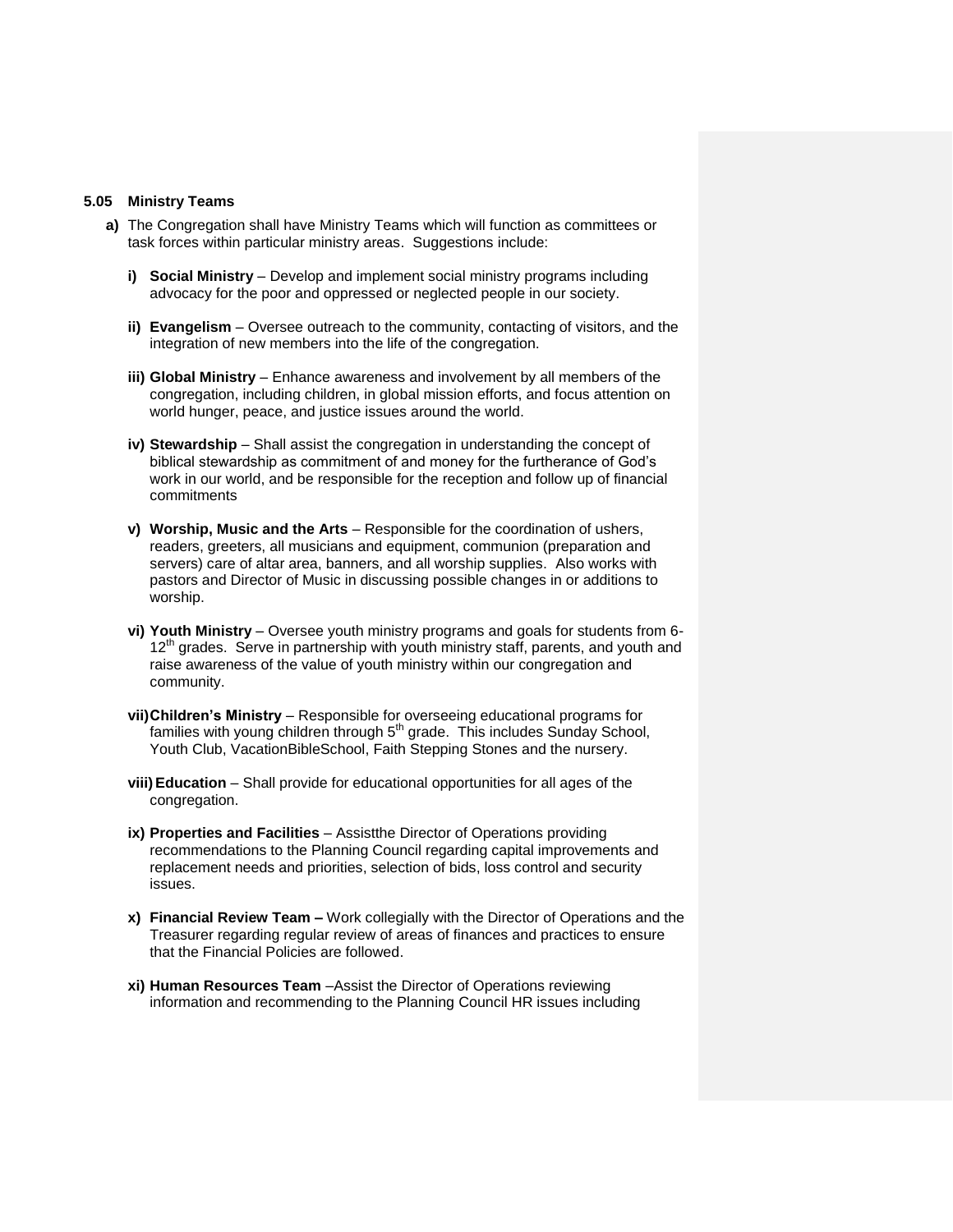employee compensation**,** implementing recruiting and hiring procedures, reviewing and updating the HR Manual, and other various human resource issues.

- **b)** Each Ministry Team shall elect a chairperson who may be the staff person, if appropriate, and meet as required.
- **c)** Each Ministry Team is assigned a staff liaison that has the responsibility of overseeing, supporting and facilitating the team's activities.
- **d)** Ministry Teams are encouraged to organize task groups that will have limited job assignments and limited terms.

## **6 THE NOMINATING COMMITTEE**

- **6.01** At the Annual Meeting, the Congregation shall elect at least a three person Nominating Committee who has been nominated by the prior year's Nominating Committee. No person shall serve more than two successive years on the committee.
- **6.02** The Nominating Committee shall nominate persons for:
	- a) All vacancies to be filled at the Annual Meeting.
	- b) All Call Committee members.

## **7 PARISH RECORDS**

- **7.01** The records of the Congregation shall be and remain the property of the Congregation. The Lead Pastor shall be responsible for the maintenance of the records, except as otherwise provided herein. Upon the termination of his/her service to the Congregation, the Lead Pastor shall have brought the records up to date prior to departure. The records shall consist of:
	- a) The roster of baptized, confirmed, and voting members.
	- b) The ministerial acts performed by the pastor(s).
	- c) The minutes of the meetings of the Congregation and Council, for which the Secretary of the Congregation is responsible.
	- d) The financial records of the Congregation, for which the Treasurer of the Congregation is responsible.

The Lead Pastor shall report to the EvangelicalLutheranChurch in America such statistics as may be required and shall annually report to the Congregation a summary of ministerial acts.